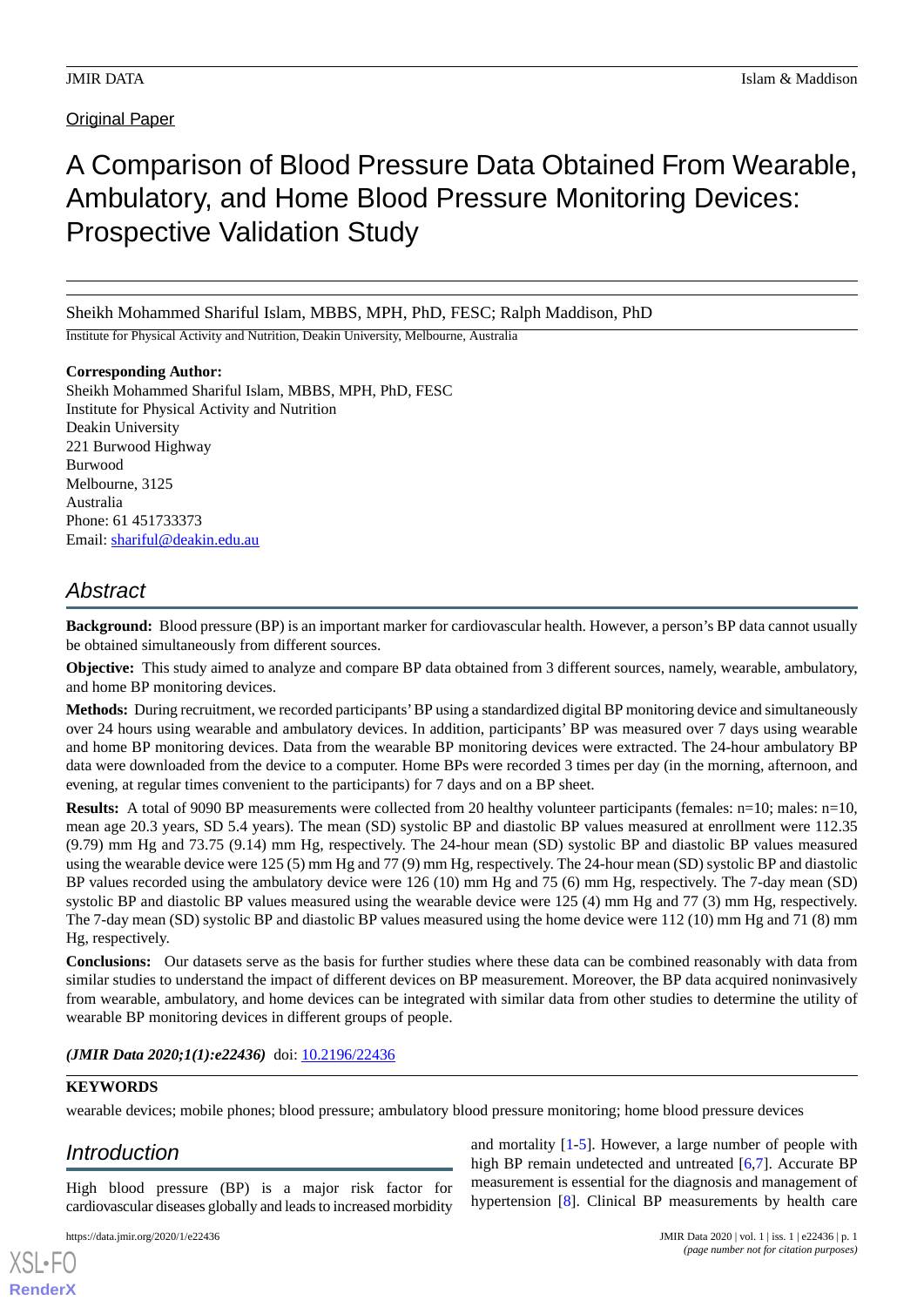professionals may be inaccurate due to measurement bias and white coat hypertension, and these BP measurements can only provide BP readings at one point in time [\[9](#page-4-5)]. Several guidelines have suggested the use of home blood pressure monitoring (HBPM), but HBPM cannot measure nighttime BP, which has etiological importance [\[10](#page-4-6)]. Ambulatory blood pressure monitoring (ABPM) devices can measure the average 24-hour BP, but these are costly and not user-friendly [\[11](#page-4-7)].

In recent years, several cuffless wearable BP monitoring devices have been developed, which are unobtrusive, overcoming the barriers of other BP measurement techniques and offering the possibility to provide continuous measurements [[12-](#page-4-8)[15\]](#page-5-0). These wearable devices have the potential to estimate long-term average BP and nighttime BP, which is used to monitor adherence to BP-lowering therapy and BP control [[16\]](#page-5-1). However, none of these devices have been approved as an alternative to standard sphygmomanometers or claimed comparable validity. Therefore, wearable devices' use for clinical purposes has not been established.

A number of studies have reported validation of wearable cuffless BP devices and smartphone sensors against cuff-based BP measurements [\[15](#page-5-0),[17](#page-5-2)[,18](#page-5-3)]. However, most of these studies were conducted in laboratory and nonambulatory settings and provided little information on how these devices might work in a free-living environment. Therefore, in this study, we collected BP data using standard clinical BP at baseline, 24-hour BP using wearable and ambulatory devices, and 7-day BP using wearable BP monitoring and HBPM devices. The primary objective of this research was to validate the wearable device against an ABPM device. The secondary objective was to compare the mean 7-day wearable and home BP data. This dataset could be used to evaluate wearable BP monitoring devices and gain insights into the impact of different devices on measurement of BP. Furthermore, these data can be combined with BP data from similar devices for a meta-analysis to better understand the validity of wearable BP monitoring devices.

# *Methods*

We conducted a prospective study to validate a wearable BP monitoring device against 24-hour data from ABPM and HBPM devices. A total of 20 healthy adult participants were recruited from Melbourne, Australia, using convenient sampling. As per the inclusion criteria, the study participants were adults (aged  $\geq$ 18 years) with normal BP (<140/90 mm Hg) who were willing to wear an ambulatory device for 24 hours, a wearable device for 7 days, and record home BP 3 times per day for 7 days. Persons with high BP (>140/90 mm Hg), severe health conditions, and limited mobility and persons taking BP

medication were excluded. The study was conducted from October 2017 to April 2018.

Participants were provided a wearable BP monitoring device (Tmart Technologies) and an HBPM device (Omron HEM1, Omron Corp) to use for 7 days along with a 24-hour ABPM device for 1 day. Clinical BP was measured using an automated BP device (Omron Corp) at the time of enrolment. We recorded 3 clinical BP readings. The first reading was discarded, and the mean of the remaining 2 readings was calculated. Data from the wearable BP monitoring device were extracted, and 24-hour ambulatory BP data were downloaded from the device to a computer. Measurements of Home BP were taken 3 times per day (in the morning, afternoon, and evening at regular times convenient to the participants) for 7 days and were recorded on a BP sheet.

A research assistant was trained in data collection procedures and device operation for 1 week at Deakin University. Participants' demographic, anthropometric, and clinical data (including age, gender, education, marital status, occupation, income, weight, height, systolic and diastolic BP, pulse rate, waist and hip circumference, and race/ethnicity) were collected using a standardized questionnaire. Data on self-reported comorbidities, physical activity, diet, and medication use were collected.

Data were analyzed using MATLAB 2017a software and reported as mean, standard deviation, and range. We compared the measurements recorded by wearable BP monitoring device against the corresponding reference ambulatory and home measurements (eg, W1 vs R1, as shown in [Table 1\)](#page-2-0). We used a nonparametric Mann-Whitney *U* test to assess systemic biases between devices. The measurement biases for systolic and diastolic BP for the wearable BP monitoring devices were measured as reference BP (W1, when comparing against ABPM and R1, when comparing against HBPM). We also evaluated measurement accuracy by calculating the mean absolute difference and mean absolute percentage difference between the devices. Standardized Bland-Altman scatterplots and limits of agreement (LOA) were used to assess absolute reliability and the variability of measurement biases across the measurement range. Absolute reliability was measured by calculating the SE of measurement and 95% LOA. A *P* value of <.05 was considered statistically significant. Missing data were not imputed.

Written informed consent was obtained from all participants at the time of enrollment. The Deakin University Faculty of Health Human Ethics Advisory Group (HEAG-H 135\_2017) approved the study.

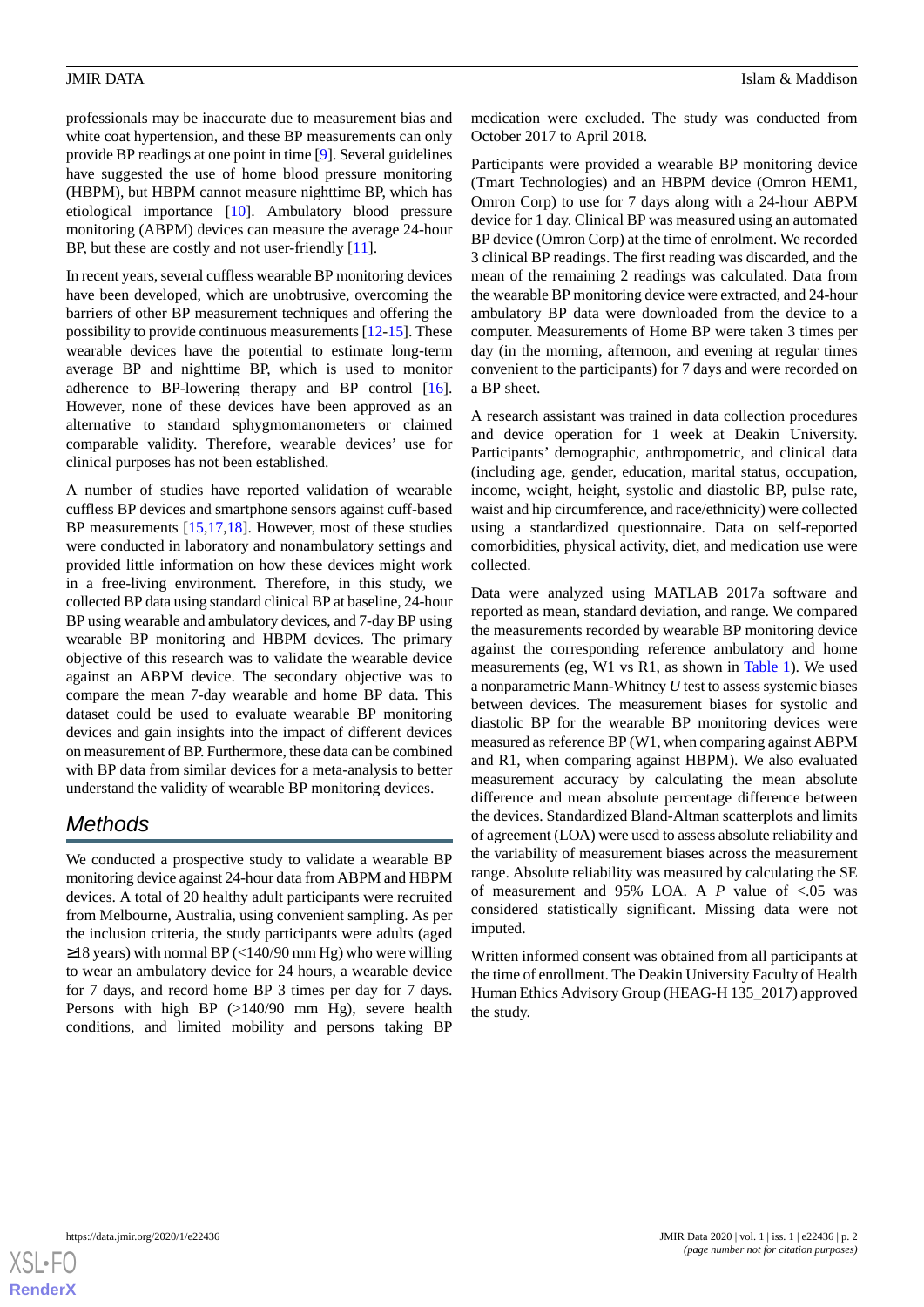<span id="page-2-0"></span>**Table 1.** Procedure for reference and validation of wearable device blood pressure measurements.

| Procedures                                         | Measurement code |  |  |  |  |
|----------------------------------------------------|------------------|--|--|--|--|
| <b>Initial BP<sup>a</sup></b> measurements         |                  |  |  |  |  |
| Take reference BP measurement (clinical BP)        | $R0^{b,c}$       |  |  |  |  |
| Take BP measurement using wearable device          | $T0^c$           |  |  |  |  |
| Validation BP measurements for accuracy evaluation |                  |  |  |  |  |
| Take first reference BP measurement                | R1               |  |  |  |  |
| (mean 24-hour, ABPM <sup>d</sup> device)           |                  |  |  |  |  |
| Take first wearable device BP measurement          | T1               |  |  |  |  |
| (mean 24-hour, wearable BP monitoring device)      |                  |  |  |  |  |
| Take second reference BP measurement               | R <sub>2</sub>   |  |  |  |  |
| (mean 7-day, HBPM <sup>e</sup> device)             |                  |  |  |  |  |
| Take second wearable device BP measurement         | T <sub>2</sub>   |  |  |  |  |
| (mean 7-day, wearable BP monitoring device)        |                  |  |  |  |  |
| Take third reference BP measurement                | R <sub>3</sub>   |  |  |  |  |
| (mean daytime, ABPM device)                        |                  |  |  |  |  |
| Take third wearable device BP measurement          | T <sub>3</sub>   |  |  |  |  |
| (mean daytime, wearable BP monitoring device)      |                  |  |  |  |  |
| Take fourth reference BP measurement               | R <sub>4</sub>   |  |  |  |  |
| (mean nighttime, ABPM device)                      |                  |  |  |  |  |
| Take fourth wearable device BP measurement         | T <sub>4</sub>   |  |  |  |  |
| (mean nighttime, wearable BP monitoring device)    |                  |  |  |  |  |

<sup>a</sup>BP: blood pressure.

 $b$ Not used in the evaluation of reference BP distribution and variability criteria.

<sup>c</sup>Not used in the assessment of the test device accuracy.

<sup>d</sup>ABPM: ambulatory blood pressure monitoring.

<sup>e</sup>HBPM: home blood pressure monitoring.

# *Results*

BP data obtained by different devices are shown in [Table 2,](#page-3-0) and the validation of the wearable device [\(Figure 1](#page-3-1)) has been reported in a previous study [[13\]](#page-4-9). A total of 9090 BP measurements were collected from 20 healthy volunteer participants (females: n=10; males: n=10; mean age 20.3 years, SD 5.4 years). The mean BP at baseline during enrollment was 112 (SD 74) mm Hg. Mean (LOA) biases and precision between the wearable and ambulatory devices over 24 hours were 0.5 (–10.1 to 11.1) mm Hg for SBP and 2.24 (–17.6 to 13.1) mm Hg for DBP. The mean biases (LOA) and precision between the wearable and home device over 7 days were  $-12.7$  ( $-28.7$ ) to 3.4) mm Hg for SBP and –5.6 (–20.5 to 9.2) mm Hg for DBP [[10\]](#page-4-6).

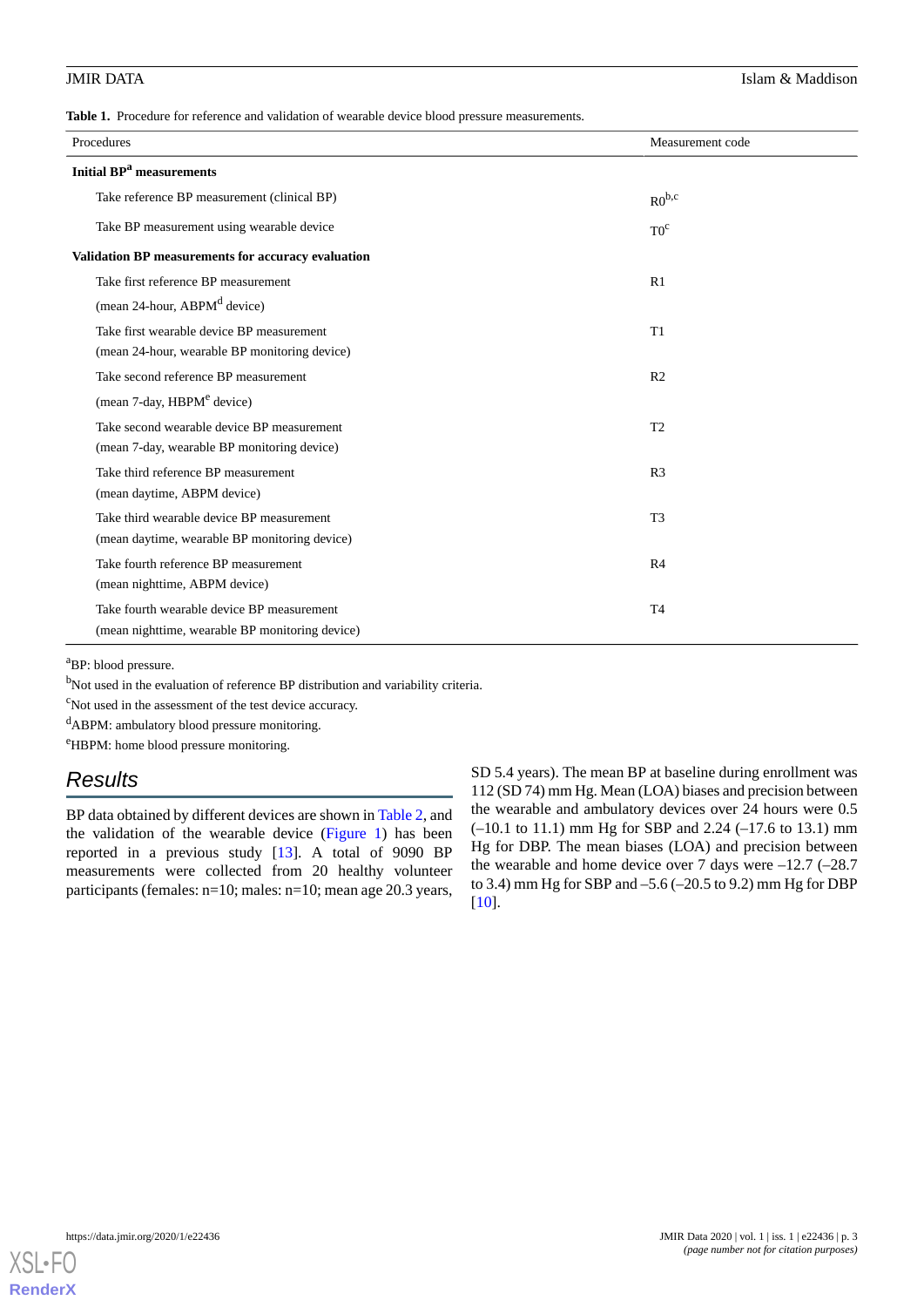<span id="page-3-0"></span>

|                | BP <sup>a</sup> data | Wearable BP monitoring device<br>(24 hours) | $ABPM^b$ device<br>(24 hours) | Wearable BP monitoring device<br>$(7 \text{ days})$ | HBPM <sup>c</sup> device<br>$(7 \text{ days})$ |
|----------------|----------------------|---------------------------------------------|-------------------------------|-----------------------------------------------------|------------------------------------------------|
| $SBPc$ , mm Hg |                      |                                             |                               |                                                     |                                                |
|                | Mean $(SD)$          | 125(5)                                      | 126(10)                       | 125(4)                                              | 112(10)                                        |
|                | Range                | 119-138                                     | 111-150                       | 113-139                                             | 85-135                                         |
| $DBPd$ , mm Hg |                      |                                             |                               |                                                     |                                                |
|                | Mean $(SD)$          | 77(9)                                       | 75(6)                         | 77(3)                                               | 71(8)                                          |
|                | Range                | 72-87                                       | 64-90                         | 68-87                                               | 50-90                                          |

<sup>a</sup>BP: blood pressure.

<sup>b</sup>ABPM: ambulatory blood pressure monitoring.

<sup>c</sup>HBPM: home blood pressure monitoring.

<span id="page-3-1"></span><sup>c</sup>SBP: systolic blood pressure.

<sup>d</sup>DBP: diastolic blood pressure.

**Figure 1.** Validation process of the wearable blood pressure monitoring device. ABPM: ambulatory blood pressure monitoring; BP: blood pressure.



# *Discussion*

In this study, we collected BP data using a standard digital BP device at baseline, a gold-standard ABPM device for 24 hours, and a cuffless wearable device and a standard HBPM device for 7 days. Our results suggest that the wearable device compared well with the gold-standard ambulatory device over 24 hours, as BP measurement biases were within acceptable limits. However, these findings are not sufficient on their own to recommend wearable devices as a replacement for established ambulatory devices. In contrast, measures of wearable BP monitoring device differed systematically from those of HBPM device over 7 days. Given the comparability of wearable and ambulatory measures, this finding suggests that the home device systematically underestimated BP.

The utility of the wearable BP monitoring devices is in their ability to measure BP in free-living environments and during daily activities, providing a better assessment of a person's BP and cardiovascular health. Further, the recent development of new technologies, such as smartphone apps, sensors, and wearable devices might allow cuffless BP devices to support remote BP monitoring as part of a telemedicine package [[19,](#page-5-4)[20\]](#page-5-5). This will enable patients to review their periodic BP, communicate with health care providers, and titrate their BP

[XSL](http://www.w3.org/Style/XSL)•FO **[RenderX](http://www.renderx.com/)**

medications. Such technologies can be useful, effective, and cost-effective interventions for managing BP in future routine clinical practices [\[21](#page-5-6)[-23](#page-5-7)]. Such interventions could also be useful in low-income settings where hypertension is highly prevalent and there is a lack of trained professionals to provide health care services [[24-](#page-5-8)[29](#page-5-9)].

However, the use of wearable BP monitoring devices for remote monitoring will require validation of these devices in free-living environments in robust studies. The wearable BP monitoring devices, along with a care platform, might allow provision of automated personalized interventions based on the individual user. Previous studies have reported that simple approaches such as mobile phone text messages might help to reduce cardiovascular risks [[4,](#page-4-10)[30](#page-5-10),[31\]](#page-5-11). Thus, automated text messaging with health information, behavior change components [[32\]](#page-5-12), high BP alerts, and titration options might change future BP management and allow it to be integrated with a telemedicine service [[23\]](#page-5-7).

Our study has several limitations. Data were collected from a small number of healthy participants using convenience sampling. Wearable and home BP data were collected over 7 days only, and we did not consider seasonal or other variations. Moreover, data from people with high BP are needed to better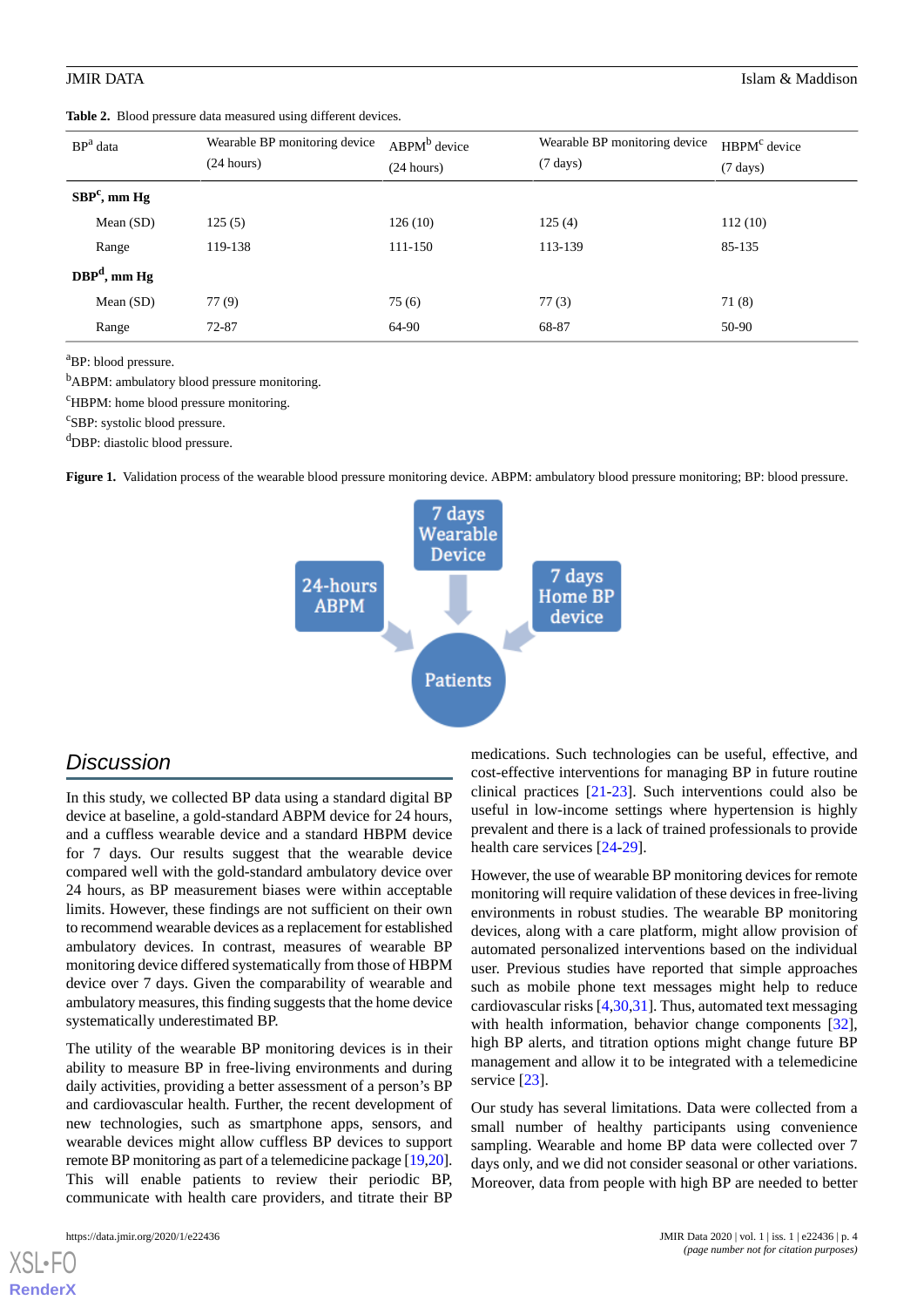understand how BP changes with different activities in daily life.

Future research is needed to understand how the wearable BP monitoring devices perform over long term in different groups of people against standard BP measurement using a standardized protocol for the validation of wearable BP monitoring devices. These data measured by wearable BP monitoring devices can be further analyzed for a daytime versus nighttime comparison or can be included in a meta-analysis of similar studies to support our initial findings and provide insights into cardiovascular health.

# **Acknowledgments**

This project was funded by the Institute for Physical Activity and Nutrition, School of Exercise and Nutrition Science, Faculty of Health, Deakin University. We acknowledge the support of our study participants, data collectors, and investigators. SMSI is funded by the Institute for Physical Activity and Nutrition and a postdoctoral fellowship of the National Heart Foundation of Australia.

## **Conflicts of Interest**

None declared.

### <span id="page-4-0"></span>**References**

- 1. Parati G, Torlasco C, Pengo M, Bilo G, Ochoa JE. Blood pressure variability: its relevance for cardiovascular homeostasis and cardiovascular diseases. Hypertens Res 2020 Jul;43(7):609-620. [doi: [10.1038/s41440-020-0421-5\]](http://dx.doi.org/10.1038/s41440-020-0421-5) [Medline: [32203448\]](http://www.ncbi.nlm.nih.gov/entrez/query.fcgi?cmd=Retrieve&db=PubMed&list_uids=32203448&dopt=Abstract)
- 2. GBD 2017 Disease and Injury Incidence and Prevalence Collaborators. Global, regional, and national incidence, prevalence, and years lived with disability for 354 diseases and injuries for 195 countries and territories, 1990-2017: a systematic analysis for the Global Burden of Disease Study 2017. Lancet 2018 Nov 10;392(10159):1789-1858 [\[FREE Full text](https://linkinghub.elsevier.com/retrieve/pii/S0140-6736(18)32279-7)] [doi: [10.1016/S0140-6736\(18\)32279-7\]](http://dx.doi.org/10.1016/S0140-6736(18)32279-7) [Medline: [30496104](http://www.ncbi.nlm.nih.gov/entrez/query.fcgi?cmd=Retrieve&db=PubMed&list_uids=30496104&dopt=Abstract)]
- <span id="page-4-10"></span>3. Islam SMS, Purnat TD, Phuong NTA, Mwingira U, Schacht K, Fröschl G. Non-communicable diseases (NCDs) in developing countries: a symposium report. Global Health 2014 Dec 11;10:81 [\[FREE Full text\]](https://globalizationandhealth.biomedcentral.com/articles/10.1186/s12992-014-0081-9) [doi: [10.1186/s12992-014-0081-9](http://dx.doi.org/10.1186/s12992-014-0081-9)] [Medline: [25498459](http://www.ncbi.nlm.nih.gov/entrez/query.fcgi?cmd=Retrieve&db=PubMed&list_uids=25498459&dopt=Abstract)]
- <span id="page-4-1"></span>4. Shariful Islam SM, Farmer AJ, Bobrow K, Maddison R, Whittaker R, Pfaeffli Dale LA, et al. Mobile phone text-messaging interventions aimed to prevent cardiovascular diseases (Text2PreventCVD): systematic review and individual patient data meta-analysis. Open Heart 2019;6(2):e001017. [doi: [10.1136/openhrt-2019-001017\]](http://dx.doi.org/10.1136/openhrt-2019-001017) [Medline: [31673381\]](http://www.ncbi.nlm.nih.gov/entrez/query.fcgi?cmd=Retrieve&db=PubMed&list_uids=31673381&dopt=Abstract)
- <span id="page-4-2"></span>5. Chow CK, Islam SMS, Farmer A, Bobrow K, Maddision R, Whittaker R, et al. Text2PreventCVD: protocol for a systematic review and individual participant data meta-analysis of text message-based interventions for the prevention of cardiovascular diseases. BMJ Open 2016 Oct 17;6(10):e012723. [doi: [10.1136/bmjopen-2016-012723\]](http://dx.doi.org/10.1136/bmjopen-2016-012723) [Medline: [27798018\]](http://www.ncbi.nlm.nih.gov/entrez/query.fcgi?cmd=Retrieve&db=PubMed&list_uids=27798018&dopt=Abstract)
- <span id="page-4-3"></span>6. Chow CK, Teo KK, Rangarajan S, Islam S, Gupta R, Avezum A, PURE (Prospective Urban Rural Epidemiology) Study investigators. Prevalence, awareness, treatment, and control of hypertension in rural and urban communities in high-, middle-, and low-income countries. JAMA 2013 Sep 04;310(9):959-968. [doi: [10.1001/jama.2013.184182](http://dx.doi.org/10.1001/jama.2013.184182)] [Medline: [24002282](http://www.ncbi.nlm.nih.gov/entrez/query.fcgi?cmd=Retrieve&db=PubMed&list_uids=24002282&dopt=Abstract)]
- <span id="page-4-5"></span><span id="page-4-4"></span>7. Carnagarin R, Fonseca R, Brockman D, Hering D, Matthews VB, Mihailidou A, et al. May Measurement Month 2017: an analysis of blood pressure screening results from Australia-South-East Asia and Australasia. Eur Heart J Suppl 2019 Apr;21(Suppl D):D14-D16 [[FREE Full text](http://europepmc.org/abstract/MED/31043866)] [doi: [10.1093/eurheartj/suz052](http://dx.doi.org/10.1093/eurheartj/suz052)] [Medline: [31043866](http://www.ncbi.nlm.nih.gov/entrez/query.fcgi?cmd=Retrieve&db=PubMed&list_uids=31043866&dopt=Abstract)]
- <span id="page-4-6"></span>8. Stergiou GS, O'Brien E, Myers M, Palatini P, Parati G, STRIDE BP Scientific Advisory Board. STRIDE BP: an international initiative for accurate blood pressure measurement. J Hypertens 2020 Mar;38(3):395-399. [doi: [10.1097/HJH.0000000000002289\]](http://dx.doi.org/10.1097/HJH.0000000000002289) [Medline: [31688462](http://www.ncbi.nlm.nih.gov/entrez/query.fcgi?cmd=Retrieve&db=PubMed&list_uids=31688462&dopt=Abstract)]
- <span id="page-4-7"></span>9. Bhatt H, Siddiqui M, Judd E, Oparil S, Calhoun D. Prevalence of pseudoresistant hypertension due to inaccurate blood pressure measurement. J Am Soc Hypertens 2016 Jun;10(6):493-499 [\[FREE Full text\]](http://europepmc.org/abstract/MED/27129931) [doi: [10.1016/j.jash.2016.03.186](http://dx.doi.org/10.1016/j.jash.2016.03.186)] [Medline: [27129931](http://www.ncbi.nlm.nih.gov/entrez/query.fcgi?cmd=Retrieve&db=PubMed&list_uids=27129931&dopt=Abstract)]
- <span id="page-4-8"></span>10. Dilek M, Adibelli Z, Aydogdu T, Koksal AR, Cakar B, Akpolat T. Self-measurement of blood pressure at home: is it reliable? Blood Press 2008;17(1):34-41. [doi: [10.1080/08037050701758018](http://dx.doi.org/10.1080/08037050701758018)] [Medline: [18568690](http://www.ncbi.nlm.nih.gov/entrez/query.fcgi?cmd=Retrieve&db=PubMed&list_uids=18568690&dopt=Abstract)]
- <span id="page-4-9"></span>11. Williams B, Mancia G, Spiering W, Agabiti Rosei E, Azizi M, Burnier M, ESC Scientific Document Group. 2018 ESC/ESH Guidelines for the management of arterial hypertension. Eur Heart J 2018 Sep 01;39(33):3021-3104. [doi: [10.1093/eurheartj/ehy339\]](http://dx.doi.org/10.1093/eurheartj/ehy339) [Medline: [30165516](http://www.ncbi.nlm.nih.gov/entrez/query.fcgi?cmd=Retrieve&db=PubMed&list_uids=30165516&dopt=Abstract)]
- 12. Islam S. PS 15-24 A Review of Cuffless Blood Pressure Measuring Devices Potential for Use in Routine Clinical Practice. Journal of Hypertension 2016;34(Supplement 1):e465 [\[FREE Full text\]](https://journals.lww.com/jhypertension/Abstract/2016/09001/PS_15_24_A_REVIEW_OF_CUFFLESS_BLOOD_PRESSURE.1360.aspx) [doi: [10.1097/01.hjh.0000501232.99910.05](http://dx.doi.org/10.1097/01.hjh.0000501232.99910.05)]
- 13. Islam SMS, Cartledge S, Karmakar C, Rawstorn JC, Fraser SF, Chow C, et al. Validation and Acceptability of a Cuffless Wrist-Worn Wearable Blood Pressure Monitoring Device Among Users and Health Care Professionals: Mixed Methods Study. JMIR Mhealth Uhealth 2019 Sep 14;7(10):e14706 [[FREE Full text](https://mhealth.jmir.org/2019/10/e14706/)] [doi: [10.2196/14706\]](http://dx.doi.org/10.2196/14706) [Medline: [31628788\]](http://www.ncbi.nlm.nih.gov/entrez/query.fcgi?cmd=Retrieve&db=PubMed&list_uids=31628788&dopt=Abstract)
- 14. Arakawa T. Recent Research and Developing Trends of Wearable Sensors for Detecting Blood Pressure. Sensors (Basel) 2018 Aug 23;18(9) [\[FREE Full text](https://www.mdpi.com/resolver?pii=s18092772)] [doi: [10.3390/s18092772\]](http://dx.doi.org/10.3390/s18092772) [Medline: [30142931\]](http://www.ncbi.nlm.nih.gov/entrez/query.fcgi?cmd=Retrieve&db=PubMed&list_uids=30142931&dopt=Abstract)

[XSL](http://www.w3.org/Style/XSL)•FO **[RenderX](http://www.renderx.com/)**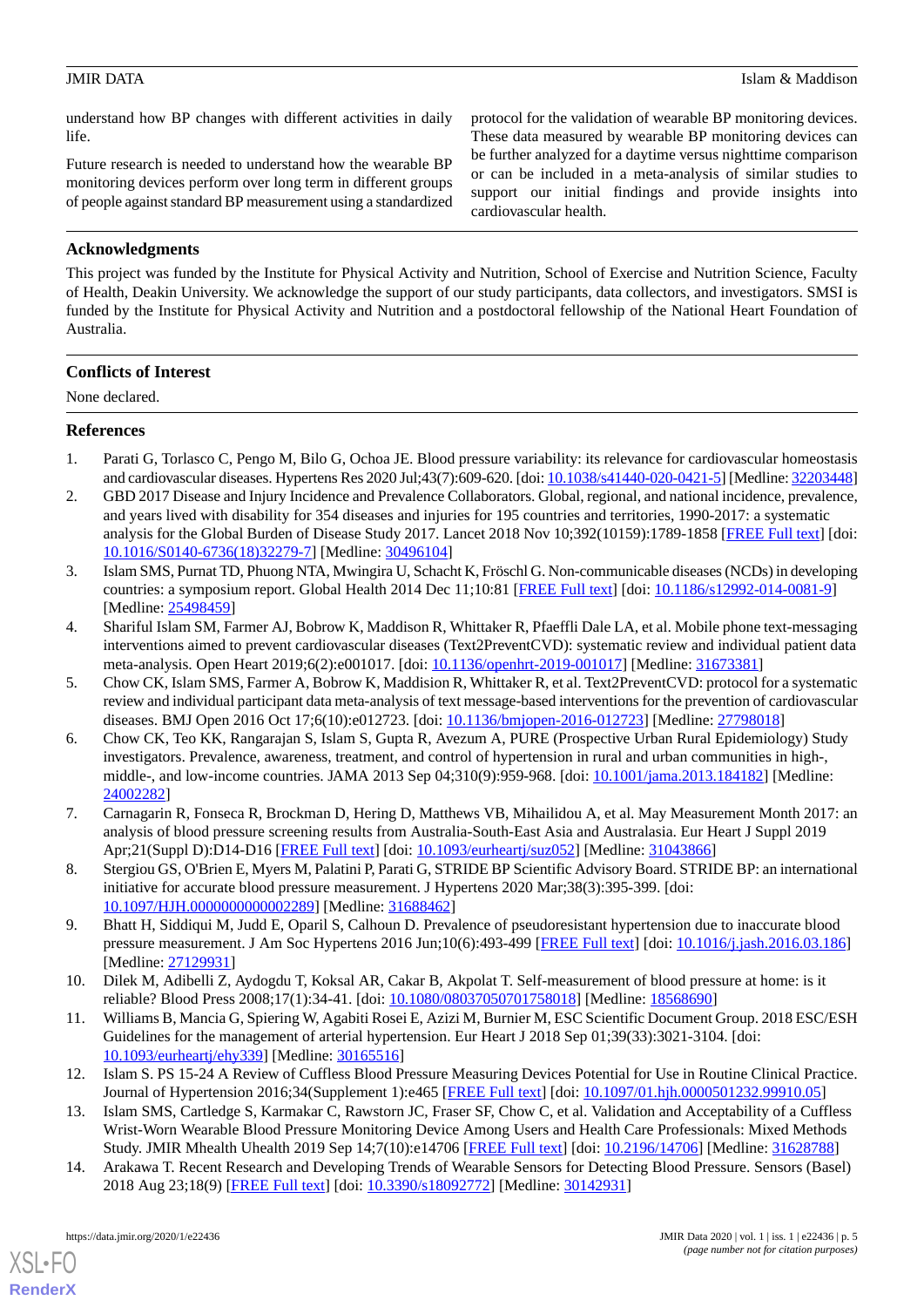- <span id="page-5-0"></span>15. Watanabe N, Bando YK, Kawachi T, Yamakita H, Futatsuyama K, Honda Y, et al. Development and Validation of a Novel Cuff-Less Blood Pressure Monitoring Device. JACC Basic Transl Sci 2017 Dec;2(6):631-642 [[FREE Full text](https://linkinghub.elsevier.com/retrieve/pii/S2452-302X(17)30220-6)] [doi: [10.1016/j.jacbts.2017.07.015\]](http://dx.doi.org/10.1016/j.jacbts.2017.07.015) [Medline: [30062178\]](http://www.ncbi.nlm.nih.gov/entrez/query.fcgi?cmd=Retrieve&db=PubMed&list_uids=30062178&dopt=Abstract)
- <span id="page-5-1"></span>16. Griggs D, Sharma M, Naghibi A, Wallin C, Ho V, Barbosa K, et al. Design and development of continuous cuff-less blood pressure monitoring devices. 2016 Presented at: 2016 IEEE Sensors; 30 October-3 November; Orlando, FL. [doi: [10.1109/icsens.2016.7808908](http://dx.doi.org/10.1109/icsens.2016.7808908)]
- <span id="page-5-3"></span><span id="page-5-2"></span>17. Boubouchairopoulou N, Kollias A, Chiu B, Chen B, Lagou S, Anestis P, et al. A novel cuffless device for self-measurement of blood pressure: concept, performance and clinical validation. J Hum Hypertens 2017 Jul;31(7):479-482 [\[FREE Full text](https://doi.org/10.1038/jhh.2016.101)] [doi: [10.1038/jhh.2016.101\]](http://dx.doi.org/10.1038/jhh.2016.101) [Medline: [28124684\]](http://www.ncbi.nlm.nih.gov/entrez/query.fcgi?cmd=Retrieve&db=PubMed&list_uids=28124684&dopt=Abstract)
- <span id="page-5-4"></span>18. Luo H, Yang D, Barszczyk A, Vempala N, Wei J, Wu SJ, et al. Smartphone-Based Blood Pressure Measurement Using Transdermal Optical Imaging Technology. Circ Cardiovasc Imaging 2019 Aug;12(8):e008857. [doi: [10.1161/CIRCIMAGING.119.008857](http://dx.doi.org/10.1161/CIRCIMAGING.119.008857)] [Medline: [31382766\]](http://www.ncbi.nlm.nih.gov/entrez/query.fcgi?cmd=Retrieve&db=PubMed&list_uids=31382766&dopt=Abstract)
- <span id="page-5-5"></span>19. Duan Y, Xie Z, Dong F, Wu Z, Lin Z, Sun N, et al. Effectiveness of home blood pressure telemonitoring: a systematic review and meta-analysis of randomised controlled studies. J Hum Hypertens 2017 Jul;31(7):427-437 [\[FREE Full text](https://doi.org/10.1038/jhh.2016.99)] [doi: [10.1038/jhh.2016.99\]](http://dx.doi.org/10.1038/jhh.2016.99) [Medline: [28332506\]](http://www.ncbi.nlm.nih.gov/entrez/query.fcgi?cmd=Retrieve&db=PubMed&list_uids=28332506&dopt=Abstract)
- <span id="page-5-6"></span>20. Goldberg EM, Levy PD. New Approaches to Evaluating and Monitoring Blood Pressure. Curr Hypertens Rep 2016 Jun;18(6):49. [doi: [10.1007/s11906-016-0650-9](http://dx.doi.org/10.1007/s11906-016-0650-9)] [Medline: [27137524\]](http://www.ncbi.nlm.nih.gov/entrez/query.fcgi?cmd=Retrieve&db=PubMed&list_uids=27137524&dopt=Abstract)
- 21. Chow CK, Ariyarathna N, Islam SMS, Thiagalingam A, Redfern J. mHealth in Cardiovascular Health Care. Heart Lung Circ 2016 Aug;25(8):802-807. [doi: [10.1016/j.hlc.2016.04.009](http://dx.doi.org/10.1016/j.hlc.2016.04.009)] [Medline: [27262389\]](http://www.ncbi.nlm.nih.gov/entrez/query.fcgi?cmd=Retrieve&db=PubMed&list_uids=27262389&dopt=Abstract)
- <span id="page-5-7"></span>22. Islam SMS, Peiffer R, Chow CK, Maddison R, Lechner A, Holle R, et al. Cost-effectiveness of a mobile-phone text messaging intervention on type 2 diabetes—A randomized-controlled trial. Health Policy and Technology 2020 Mar;9(1):79-85. [doi: [10.1016/j.hlpt.2019.12.003\]](http://dx.doi.org/10.1016/j.hlpt.2019.12.003)
- <span id="page-5-8"></span>23. Soron TR, Shariful Islam SM, Ahmed HU, Ahmed SI. The hope and hype of telepsychiatry during the COVID-19 pandemic. Lancet Psychiatry 2020 Aug;7(8):e50 [\[FREE Full text\]](http://europepmc.org/abstract/MED/32711713) [doi: [10.1016/S2215-0366\(20\)30260-1\]](http://dx.doi.org/10.1016/S2215-0366(20)30260-1) [Medline: [32711713\]](http://www.ncbi.nlm.nih.gov/entrez/query.fcgi?cmd=Retrieve&db=PubMed&list_uids=32711713&dopt=Abstract)
- 24. Islam SMS, Mainuddin A, Islam MS, Karim MA, Mou SZ, Arefin S, et al. Prevalence of risk factors for hypertension: A cross-sectional study in an urban area of Bangladesh. Glob Cardiol Sci Pract 2015;2015(4):43 [\[FREE Full text](http://europepmc.org/abstract/MED/26779518)] [doi: [10.5339/gcsp.2015.43](http://dx.doi.org/10.5339/gcsp.2015.43)] [Medline: [26779518\]](http://www.ncbi.nlm.nih.gov/entrez/query.fcgi?cmd=Retrieve&db=PubMed&list_uids=26779518&dopt=Abstract)
- 25. Shariful Islam SM, Niessen LW, Ferrari U, Ali L, Seissler J, Lechner A. Effects of Mobile Phone SMS to Improve Glycemic Control Among Patients With Type 2 Diabetes in Bangladesh: A Prospective, Parallel-Group, Randomized Controlled Trial. Diabetes Care 2015 Aug;38(8):e112-e113. [doi: [10.2337/dc15-0505](http://dx.doi.org/10.2337/dc15-0505)] [Medline: [26207059\]](http://www.ncbi.nlm.nih.gov/entrez/query.fcgi?cmd=Retrieve&db=PubMed&list_uids=26207059&dopt=Abstract)
- 26. Islam SMS, Tabassum R. Implementation of information and communication technologies for health in Bangladesh. Bull World Health Organ 2015 Nov 01;93(11):806-809 [[FREE Full text](http://europepmc.org/abstract/MED/26549909)] [doi: [10.2471/BLT.15.153684\]](http://dx.doi.org/10.2471/BLT.15.153684) [Medline: [26549909\]](http://www.ncbi.nlm.nih.gov/entrez/query.fcgi?cmd=Retrieve&db=PubMed&list_uids=26549909&dopt=Abstract)
- 27. Shariful Islam S, Lechner A, Ferrari U, Seissler J, Holle R, Niessen LW. Mobile phone use and willingness to pay for SMS for diabetes in Bangladesh. J Public Health (Oxf) 2016 Mar;38(1):163-169. [doi: [10.1093/pubmed/fdv009\]](http://dx.doi.org/10.1093/pubmed/fdv009) [Medline: [25687131](http://www.ncbi.nlm.nih.gov/entrez/query.fcgi?cmd=Retrieve&db=PubMed&list_uids=25687131&dopt=Abstract)]
- <span id="page-5-10"></span><span id="page-5-9"></span>28. Karim MA, Majumder AAS, Islam KQ, Alam MB, Paul ML, Islam MS, et al. Risk factors and in-hospital outcome of acute ST segment elevation myocardial infarction in young Bangladeshi adults. BMC Cardiovasc Disord 2015 Jul 22;15:73 [[FREE Full text](https://bmccardiovascdisord.biomedcentral.com/articles/10.1186/s12872-015-0069-2)] [doi: [10.1186/s12872-015-0069-2\]](http://dx.doi.org/10.1186/s12872-015-0069-2) [Medline: [26197888](http://www.ncbi.nlm.nih.gov/entrez/query.fcgi?cmd=Retrieve&db=PubMed&list_uids=26197888&dopt=Abstract)]
- <span id="page-5-11"></span>29. Rawal LB, Joarder T, Islam SMS, Uddin A, Ahmed SM. Developing effective policy strategies to retain health workers in rural Bangladesh: a policy analysis. Hum Resour Health 2015 May 20;13:36 [[FREE Full text\]](https://human-resources-health.biomedcentral.com/articles/10.1186/s12960-015-0030-6) [doi: [10.1186/s12960-015-0030-6\]](http://dx.doi.org/10.1186/s12960-015-0030-6) [Medline: [25990240](http://www.ncbi.nlm.nih.gov/entrez/query.fcgi?cmd=Retrieve&db=PubMed&list_uids=25990240&dopt=Abstract)]
- <span id="page-5-12"></span>30. Ricci-Cabello I, Bobrow K, Islam SMS, Chow CK, Maddison R, Whittaker R, et al. Examining Development Processes for Text Messaging Interventions to Prevent Cardiovascular Disease: Systematic Literature Review. JMIR Mhealth Uhealth 2019 Mar 29;7(3):e12191 [[FREE Full text](https://mhealth.jmir.org/2019/3/e12191/)] [doi: [10.2196/12191\]](http://dx.doi.org/10.2196/12191) [Medline: [30924790](http://www.ncbi.nlm.nih.gov/entrez/query.fcgi?cmd=Retrieve&db=PubMed&list_uids=30924790&dopt=Abstract)]
- 31. Shariful Islam SM, Chow CK, Redfern J, Kok C, Rådholm K, Stepien S, et al. Effect of text messaging on depression in patients with coronary heart disease: a substudy analysis from the TEXT ME randomised controlled trial. BMJ Open 2019 Feb 20;9(2):e022637. [doi: [10.1136/bmjopen-2018-022637](http://dx.doi.org/10.1136/bmjopen-2018-022637)] [Medline: [30787075\]](http://www.ncbi.nlm.nih.gov/entrez/query.fcgi?cmd=Retrieve&db=PubMed&list_uids=30787075&dopt=Abstract)
- 32. Cho Y, Lee S, Islam SMS, Kim S. Theories Applied to m-Health Interventions for Behavior Change in Low- and Middle-Income Countries: A Systematic Review. Telemed J E Health 2018 Oct;24(10):727-741 [\[FREE Full text\]](http://europepmc.org/abstract/MED/29437546) [doi: [10.1089/tmj.2017.0249](http://dx.doi.org/10.1089/tmj.2017.0249)] [Medline: [29437546\]](http://www.ncbi.nlm.nih.gov/entrez/query.fcgi?cmd=Retrieve&db=PubMed&list_uids=29437546&dopt=Abstract)

## **Abbreviations**

**ABPM:** ambulatory blood pressure monitoring **BP:** blood pressure **DBP:** diastolic blood pressure **HBPM:** home blood pressure monitoring **LOA:** limits of agreement **SBP:** systolic blood pressure

[XSL](http://www.w3.org/Style/XSL)•FO **[RenderX](http://www.renderx.com/)**